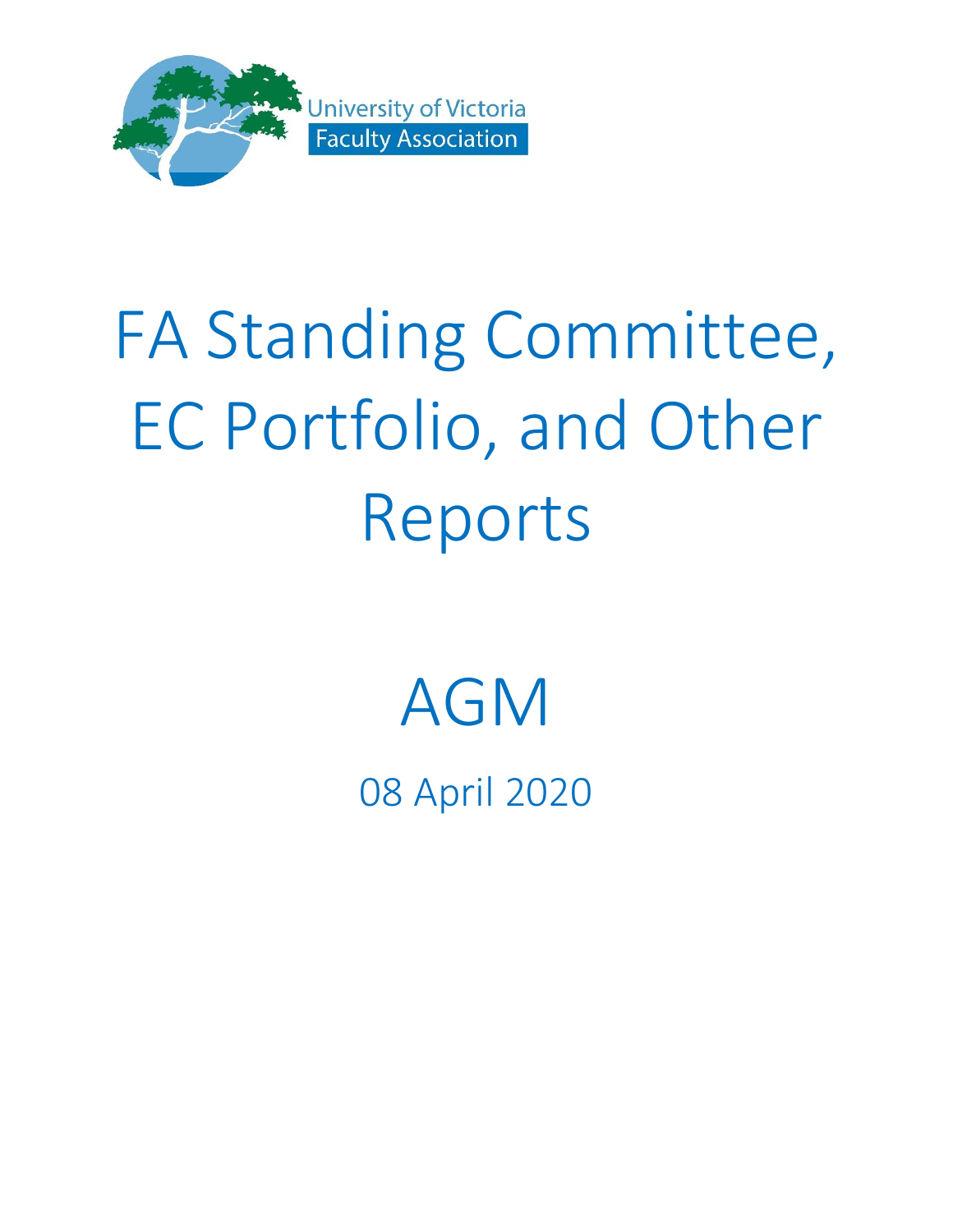

## Secretary's Report for the Annual General Meeting April 8, 2020

#### *By Martha McGinnis*

#### Representative Council Members

- You are an important communication link between your unit and the FA!
- Please continue to keep your unit members informed, and keep us informed about any feedback from them.

#### FA Relay

- We have changed the *FA Relay* to a bulletin format, to allow for more frequent issues.
- Our first new issue was released on March  $13<sup>th</sup>$  (available on the website).
- We have an upcoming issue in development.

#### UVICFA Website

- The website is being updated to reflect changes to the 2019–2022 Collective Agreement.
- The following new resources can be found on the website:
	- o Guidelines on Unit Standards
	- o Template for Unit Standards
	- $\circ$  FA Suggested Guidelines to Support the Success of Indigenous Faculty Members.
	- $\circ$  Suggested Guidelines for Transparency in the Unit's Hiring, Evaluation and Operation Processes

#### UVic Faculty Association COVID-19 Community Chat

- The FA has created a private, moderated Facebook group to share thoughts, feelings, and experiences around the current pandemic.
- This is also a place to share online resources around teaching, culture, entertainment, leisure and whatever else will help us get through this time.

#### Governance Documents

• Our FA Bylaws are currently under review. Thanks to Anthony Quas and Annalee Lepp for serving on the Ad Hoc Bylaws Review Committee this year, and to Colin Goldblatt for stepping in to replace Annalee as of April 1st.

Many thanks to Esme Friesen (Communications Officer) and Ben Johnson (Member Support, Research, and Communications Advisor) for their excellent work on communications this year.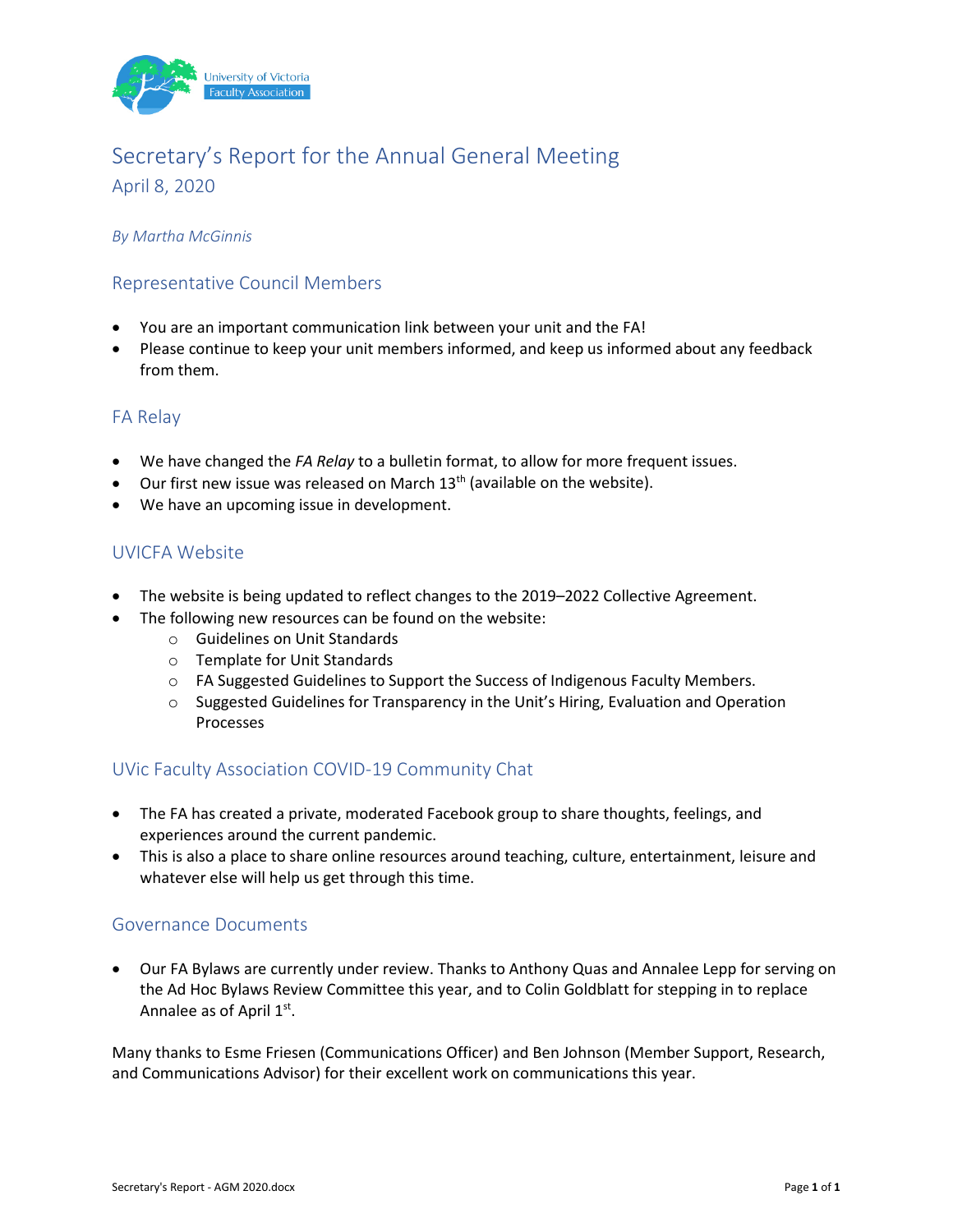

## EC PORTFOLIO REPORT

#### **EQUITY & DISABILITY PORTFOLIO**

#### **VICTORIA WYATT, EC MEMBER-AT-LARGE, Equity & Disability Portfolio**

April 3, 2020

#### **Overview**

The EC Equity & Disability Portfolio embraces diverse activities in support of Equity & Disability advocacy, including committee leadership and membership, liaison work, providing information for FA Members, making recommendations regarding policy and practice, and similar initiatives.

#### **Primary Activities**

**Committee Membership & Participation**: Within the FA, I chair the FA Disability Committee and serve on the Executive Committee, the Advising and Dispute Resolution Committee, the Equity Committee, the Collective Agreement Committee, the Equity Subcommittee of the Collective Agreement Committee, the FA Human Resources Committee, the Tuition Benefit Committee, the Scholarship Review Committee and some ad-hoc committees. Externally, I represent the FA on the Academic Advisory Committee on Equity and Diversity, run by the Office of Equity and Human Rights. I also am a FA representative on the Continuing Benefits Advisory Committee. I serve as a liaison with the Academic Women's Caucus, MIWIN, and OFAR.

**CAUT Standing Committee on Equity**: I continue to serve as a member of the Canadian Association of University Teachers (CAUT) Standing Committee on Equity. Last week I attended their February 2020 meeting in Ottawa. Topics under discussion include, but are not limited to, designing an Equity Toolkit for member associations, age discrimination, policy statement on a national child care initiative, and planning for the Equity Conference.

**CAUT 2020 Equity Conference:** Last week at this conference, I presented in a panel on "Celebrating Progress," speaking about strategies we have used at UVic over time to achieve some progress around disability and accommodation. (The EC Portfolio on Equity and Disability is one of those strategies.) There was much interest at the conference in disability and accommodation, as related issues seem prevalent across Canada. There was also much interest in CES issues.

**FAQs:** The website FAQS on Sick Leave, Long Term Disability, Return to Work and Accommodation are under revision to align with the new CA. I am almost finished preparing a first draft for the Disability Committee's review.

**Consultation:** Since the last regular Council meeting, I have continued to provide individual Member advocacy related to sick leave, long term disability, return to work and accommodation. I consult with officers on equity and disability as needed, and have informally consulted with a FA at another institution.

## *Next Steps*

• • •

*\* Assist in identifying areas in the new CA related to equity and disability where clarification about* 

*process would be helpful as implementation begins*

*\* Work with the Disability Committee to complete the updating of the Disability FAQs on the FA website*

*\* Continue with policy reviews, reviews of UVIC websites, and individual consultations relating to disability and accommodation*

*\* Continue to serve on the CAUT Equity Committee and report on its activities.*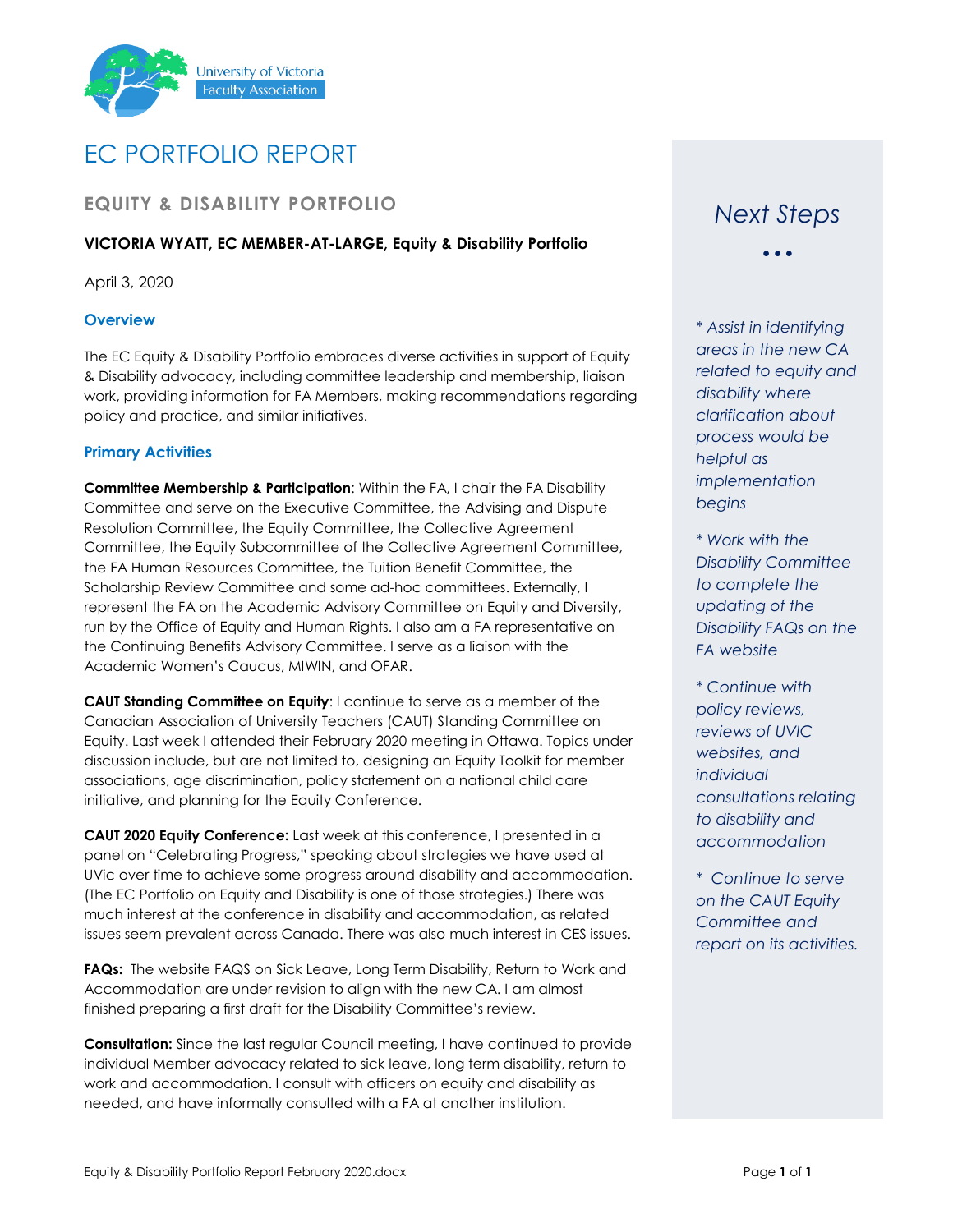



#### **CHAIR & DIRECTOR PORTFOLIO**

#### **ANNALEE LEPP**

#### **NEW CHAIRS AND DIRECTORS**

April 6, 2020

#### **Overview**

The Chair and Director Portfolio covers two general activities: 1. To represent the interests of chairs and directors within the FA, 2. To assist chairs and directors to achieve improvements in their jobs, whether that involves developing better policies, bargaining positions, or resolving disputes. Since May 2019, I have worked with chairs and directors on the following matters:

#### **Primary Activities**

**Outreach:** My goal was to continue to provide chair and directors, or those considering taking on these roles, with information and advice. Since the release of the Collective Agreement, I attended various Faculty Association workshops on the new CA, including those specifically directed at chairs and directors. I also assisted a number of chairs in developing the Unit Standard for their department. In April, we planned to host a forum for new chairs and directors but it had to be postponed due to the COVID 19 shutdown.

**Consultation Work:** I continued to provide individual chairs and directors with advice and representation related to difficulties with either deans or with fellow members. Other advice was also provided on an ongoing basis.

I want to thank Patrick van Aderkas for his tremendous support when I first took on this position.

I also want to thank Christopher Bose for agreeing to take on the Chair and Director portfolio as of April 1, 2020.

## *Next Steps*

• • •

*\* Organize a new chairs and directors forum*

*\* Continue to represent chairs and directors who have problems.*

*\* Continue to serve on the ADRC Committee as the Chair and Directors representative.*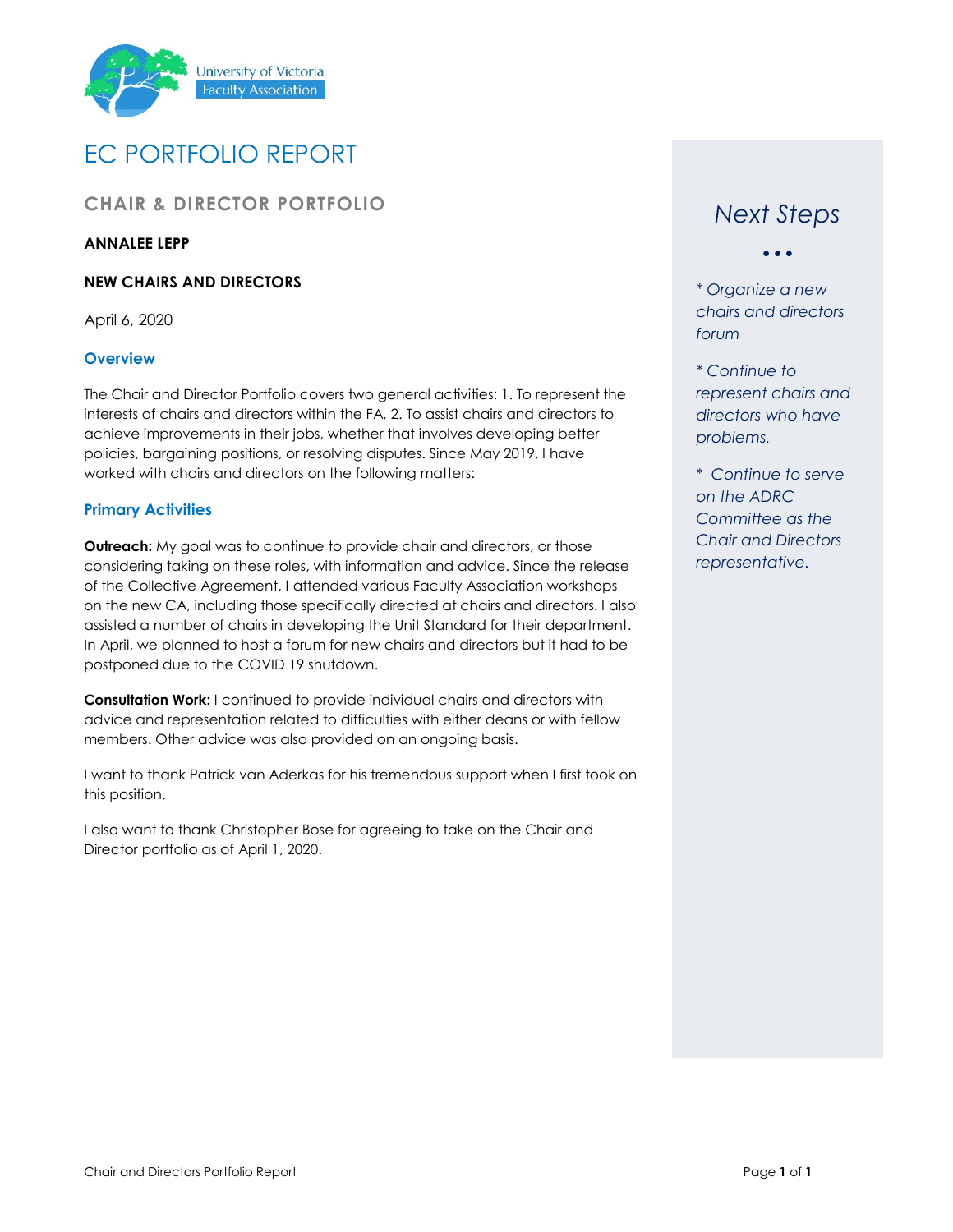

## FA STANDING & AD HOC COMMITTEE REPORT

## **LIBRARIANS COMMITTEE**

April 3, 2020

#### **Overview**

FA-LC has been extremely busy since the fall, working on updating language for the Evaluation Policy for Librarians, and the Standard for Librarians, as well as identifying language issues in new CA.

#### **Primary Activities:**

The primary activity FA-LC has been working on post-bargaining, is the updating of two policies required for librarian evaluation and workload. This has required the creation of a Joint Committee consisting of FA-LC Exec and two members of the Libraries' management team to work on updating language, and also a fair amount of consultation and meetings with FA-LC membership. We were able to complete and ratify the Evaluation Policy for Librarians by the January 15, 2020 deadline, and are currently working on the Standard for Librarians. We were close to having the Standards language ready for wider consultation with the FA-LC membership, but with changes in working circumstances due to COVID-19, we have applied for and received an extension to October 2019.

#### **Key Successes/Influencers/Objectives/Outcomes:**

- Completed the Evaluation Policy for Librarians, and mid-cycle review sheet by the prescribed deadline.
- The Joint Committee that has been working on updating language has a very good, collegial working rapport.

#### **Upcoming**

**Goal 1:** Continue to work with the Libraries' management team to complete and ratify the Standard for Librarians.

**Goal 2:** Continue to work with the Libraries' management team, as well as the FA, around anything to do with the new work environment we see ourselves in as a result of COVID-19

**Goal 3:** Identify language issues in new CA and create a list of things to fix either through JCAA or for the future bargaining team.

## *Next Steps* • • •

*FA-LC will continue to focus on updating remaining postbargaining librarian policies and attending to member concerns that come up along the way.*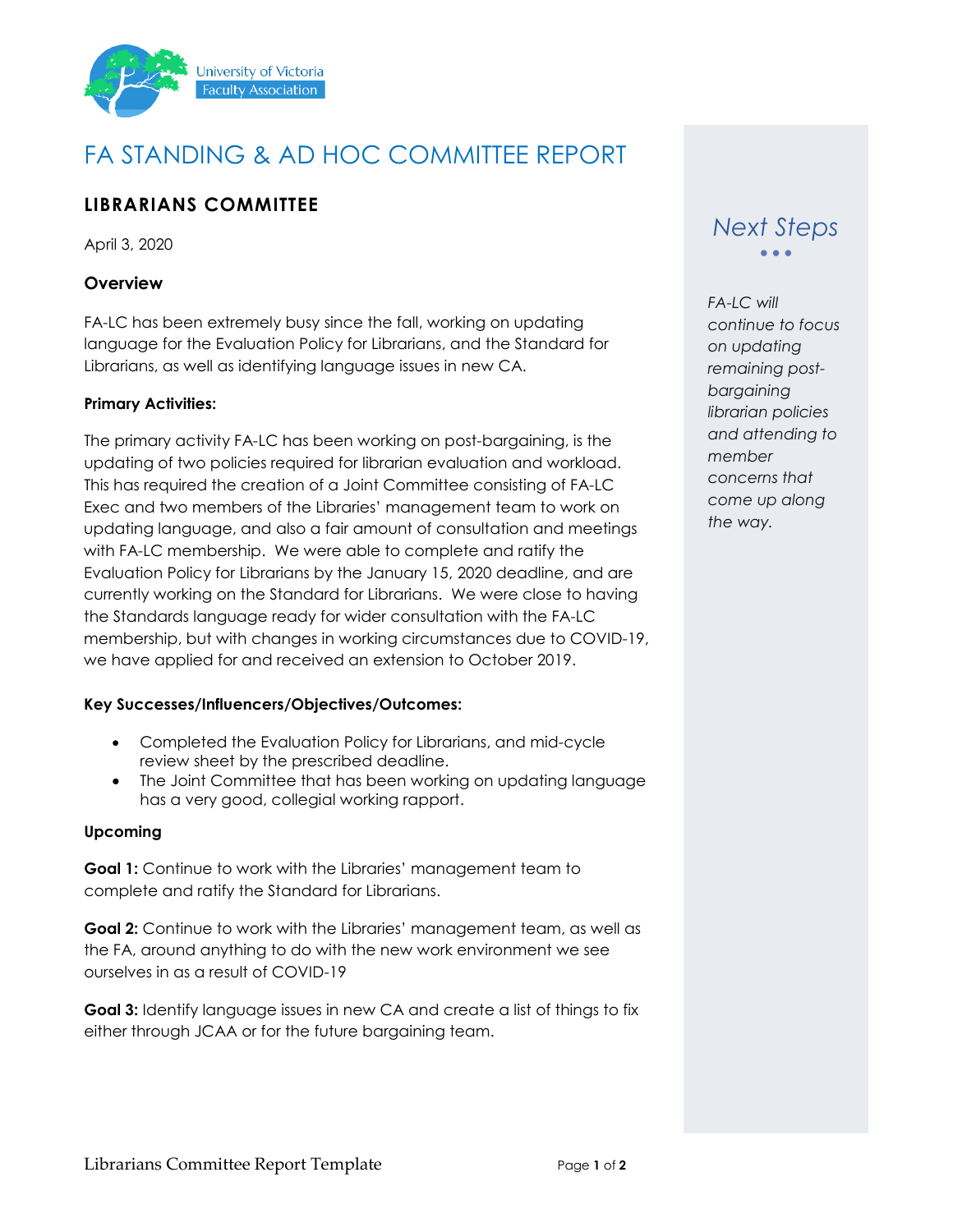#### **Current Committee Member Info**

#### **Librarians Committee**

| (2 Year Term) | Bill Blair (LIBR) - Co-Chair      | June 30, 2021 |
|---------------|-----------------------------------|---------------|
|               | Jessica Mussell (LIBR) - Co-Chair | June 30, 2021 |
|               | Alex Burdett (LIBR) - Collective  |               |
|               | Agreement Committee,              |               |
|               | <b>Committee Elections</b>        | June 30, 2020 |
|               | Carol Gordon (LIBR) - Librarian   |               |
|               | rep to FA Council                 | June 30, 2020 |
|               | Daniel Brendle-Moczuk (LIBR) -    |               |
|               | Librarian rep to FA Executive     | June 30, 2021 |

#### **Meetings**

**FA-LC AGM:** June 17, 2019

#### **FA-LC General Meetings:**

2019: Oct. 16 (FA Lunch reception)

#### **FA-LC Special Meetings:**

2019: June 27; July 2, 15, 16; Sept. 6; Oct. 28; Nov. 19; Dec. 2

2020: Jan. 6

#### **Joint Committee Meetings for the updating of Librarian policies:**

2019: Dec. 3, 10, 13, 16, 18

2020: Jan. 28; Feb. 5, 20, 24; Mar. 4, 5, 9

#### **FA-LC/LEM (Library Excluded Members) Meetings:**

2019: July 22; June 18, Sept. 16; Nov. 28;

2020: Jan. 23; Mar. 26

#### **FA-LC Executive Meetings:**

2019: June 25, 28; July 8, 18; Sept. 9; Oct. 15; Nov. 7, 13; Dec. 9

2020: Jan. 13; Feb. 26; Mar. 9, 12, 23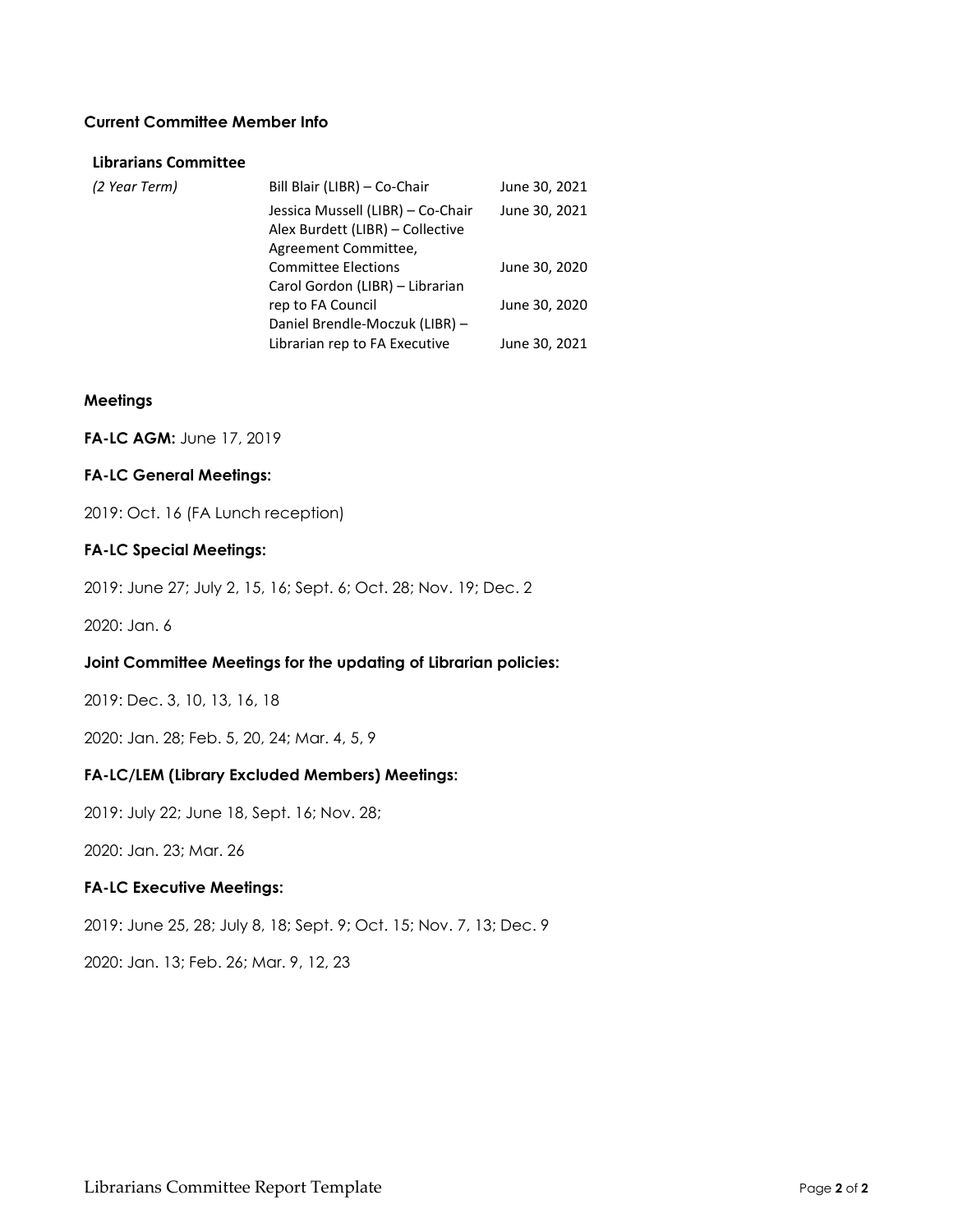

## FA STANDING & AD HOC COMMITTEE REPORT

## **EQUITY COMMITTEE**

April 6, 2020

#### **Overview**

Since the last report, the committee had three meetings (11 December 2019; 29 January 2020; 26 March 2020). The committee members worked together to develop better understanding of issues related to transparency in University governance. The committee reached out to FA Executive for information and guidance. End of January was set as a deadline to produce a two-page comprehensive guidelines for transparency in hiring, evaluation and operation processes. The final document titled '*FA-EC Suggested Guidelines for Transparency in Unit's Hiring, Evaluation and Operation Processes*' was circulated to the FA members on 12 February 2020.

#### **Primary Activities:**

- Conduct regular surveys of Members regarding issues of equity, and prepare reports on these for the Executive Committee and Council;
- Monitor equity issues at other Canadian universities, and prepare reports on these for the Executive Committee and Council;
- Bring to the attention of the Executive Committee any identified inequities associated with gender, Indigenous status, other minority status, disability or other attributes as outlined in Article 6.0 of the Collective Agreement; and,
- Promote awareness of equity issues; advise the Executive Committee on issues brought it brings forward.
- A member of the Committee (Chair or designate) shall represent the Association on appropriate University of Victoria committees.

#### **Key Successes/Influencers/Objectives/Outcomes:**

The committee has produced a document titled '*FA-EC Suggested Guidelines for Transparency in Unit's Hiring, Evaluation and Operation Processes*' and circulated to all FA members.

#### **Upcoming**

The committee plans to seek guidance from the FA Executive find ways to implement the guidelines for transparency in day-to-day activities of the Faculty/Department.

### *Next Steps* • • •

Reach out to FA Executive and Members to gather information on existing transparency practices and impacts of suggested guidelines.

• Develop strategies to implement '*FA-EC Suggested Guidelines for Transparency in Unit's Hiring, Evaluation and Operation Processes*'